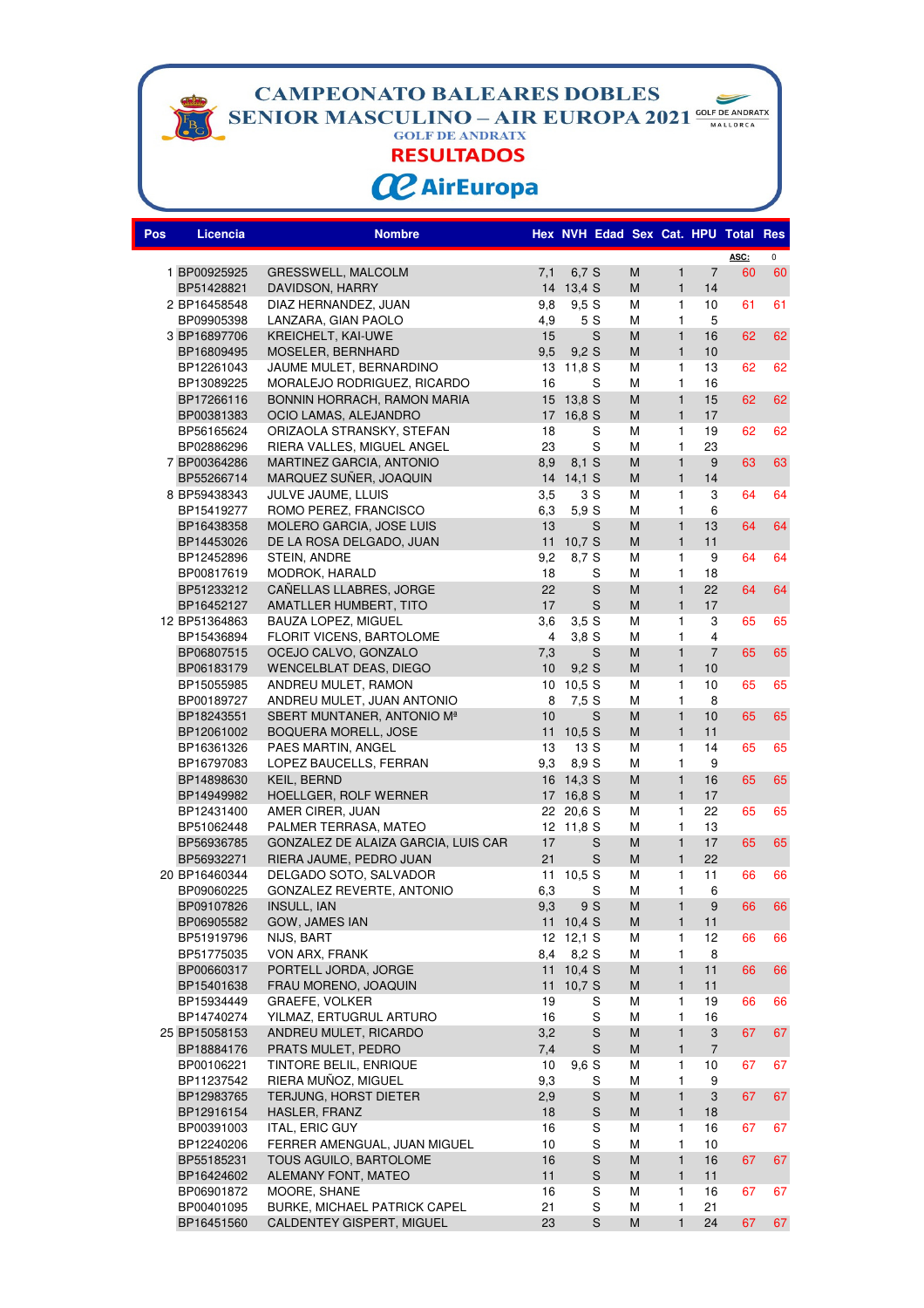**CAMPEONATO BALEARES DOBLES** 

**SENIOR MASCULINO – AIR EUROPA 2021** COLF DE ANDRATX

 $\blacktriangleright$ 

**RESULTADOS** 

# **CC** AirEuropa

| Pos | Licencia                 | <b>Nombre</b>                                         |                      | Hex NVH Edad Sex Cat. HPU Total Res                                                                                                                                                                                                                                                                                                                                                                                                                      |        |                   |                      |      |             |
|-----|--------------------------|-------------------------------------------------------|----------------------|----------------------------------------------------------------------------------------------------------------------------------------------------------------------------------------------------------------------------------------------------------------------------------------------------------------------------------------------------------------------------------------------------------------------------------------------------------|--------|-------------------|----------------------|------|-------------|
|     |                          |                                                       |                      |                                                                                                                                                                                                                                                                                                                                                                                                                                                          |        |                   |                      | ASC: | $\mathsf 0$ |
|     | BP16278865               | MIRASSO SANTOS, CLAUDIO                               | 16                   | S                                                                                                                                                                                                                                                                                                                                                                                                                                                        | M      | $\mathbf{1}$      | 16                   |      |             |
|     | BP00413993               | VALLES AMILLACH, MARCOS                               | 27                   | S                                                                                                                                                                                                                                                                                                                                                                                                                                                        | M      | 1                 | 27                   | 67   | 67          |
|     | BP07286331               | CRESPI GOMEZ, MARC                                    | 14                   | S                                                                                                                                                                                                                                                                                                                                                                                                                                                        | M      | $\mathbf{1}$      | 15                   |      |             |
|     | BP10934334               | SERRA SUREDA, JUAN                                    | 16                   | $\mathsf{s}$                                                                                                                                                                                                                                                                                                                                                                                                                                             | M      | $\mathbf{1}$      | 16                   | 67   | 67          |
|     | BP10938847               | MIR VIVES, JAIME                                      | 26                   | $\mathbf S$                                                                                                                                                                                                                                                                                                                                                                                                                                              | M      | $\mathbf{1}$      | 27                   |      |             |
|     | 34 BP02101944            | LLINAS SUREDA, JAIME                                  | 4,8                  | S                                                                                                                                                                                                                                                                                                                                                                                                                                                        | М      | 1                 | 5                    | 68   | 68          |
|     | BP00802867               | MASON, PETER                                          | 4,1                  | S                                                                                                                                                                                                                                                                                                                                                                                                                                                        | М      | 1                 | 4                    |      |             |
|     | BP13774300               | RUIZ SALAZAR, FRANCISCO                               | 16                   | S                                                                                                                                                                                                                                                                                                                                                                                                                                                        | M      | $\mathbf{1}$      | 16                   | 68   | 68          |
|     | BP13466347               | <b>ISERN SANTANDREU, DAMIAN</b>                       | 18                   | $\mathbf S$                                                                                                                                                                                                                                                                                                                                                                                                                                              | M      | $\mathbf{1}$      | 18                   |      |             |
|     | BP00792425               | RAMON BONET, PERE MIQUEL                              | 26                   | S                                                                                                                                                                                                                                                                                                                                                                                                                                                        | M      | $\mathbf{1}$      | 26                   | 68   | 68          |
|     | BP12415000               | VIDAL PANISA, JAIME                                   | 14                   | S                                                                                                                                                                                                                                                                                                                                                                                                                                                        | М      | 1                 | 15                   |      |             |
|     | 37 BP51397547            | <b>BALAGUER BERNAL, MATEU</b>                         | 6,2                  | $\mathsf{s}$                                                                                                                                                                                                                                                                                                                                                                                                                                             | M      | $\mathbf{1}$      | 6                    | 69   | 69          |
|     | BP16753593               | FERNANDEZ VALERO, FERNANDO                            | 7,1                  | $\mathsf{s}$                                                                                                                                                                                                                                                                                                                                                                                                                                             | M      | $\mathbf{1}$      | $\overline{7}$       |      |             |
|     | BP13787965               | <b>WERB, ANDREAS</b>                                  | 10                   | S                                                                                                                                                                                                                                                                                                                                                                                                                                                        | М      | 1                 | 10                   | 69   | 69          |
|     | BP13461703               | PIWEK, CARSTEN                                        | 10                   | S                                                                                                                                                                                                                                                                                                                                                                                                                                                        | M      | $\mathbf{1}$      | 10                   |      |             |
|     | BP00326794               | <b>GUASP ACEDO, ANTONIO</b>                           | 15                   | $\mathsf{S}% _{T}=\mathsf{S}_{T}\!\left( a,b\right) ,\ \mathsf{S}_{T}=\mathsf{S}_{T}\!\left( a,b\right) ,\ \mathsf{S}_{T}=\mathsf{S}_{T}\!\left( a,b\right) ,\ \mathsf{S}_{T}=\mathsf{S}_{T}\!\left( a,b\right) ,\ \mathsf{S}_{T}=\mathsf{S}_{T}\!\left( a,b\right) ,\ \mathsf{S}_{T}=\mathsf{S}_{T}\!\left( a,b\right) ,\ \mathsf{S}_{T}=\mathsf{S}_{T}\!\left( a,b\right) ,\ \mathsf{S}_{T}=\mathsf{S}_{T}\!\left( a,b\right) ,\ \mathsf{S}_{T}=\math$ | M      | $\mathbf{1}$      | 15                   | 69   | 69          |
|     | BP59363768               | LLABRES GIMENEZ, ANTONIO                              | 9,7                  | $\mathbf S$                                                                                                                                                                                                                                                                                                                                                                                                                                              | M      | $\mathbf{1}$      | 10                   |      |             |
|     | BP00917334               | ROSENDE BAÑOS, EDUARDO                                | 22                   | $\mathbf S$                                                                                                                                                                                                                                                                                                                                                                                                                                              | M      | 1                 | 22                   | 69   | 69          |
|     | BP16242274               | LAHOZ RALLO, JAVIER                                   | 20                   | S                                                                                                                                                                                                                                                                                                                                                                                                                                                        | М      | 1                 | 20                   |      |             |
|     | 41 BP00460982            | RIERA JAUME, TEO                                      | 15                   | $\mathbf S$                                                                                                                                                                                                                                                                                                                                                                                                                                              | M      | $\mathbf{1}$      | 15                   | 70   | 70          |
|     | BP00364862               | FRAU TRIAS, JAUME<br>OLEZA SERRA DE GAYETA, JAVIER DE | $\overline{7}$<br>13 | S<br>S                                                                                                                                                                                                                                                                                                                                                                                                                                                   | M<br>М | $\mathbf{1}$<br>1 | $\overline{7}$<br>13 | 70   | 70          |
|     | BP18151378               |                                                       | 12                   | S                                                                                                                                                                                                                                                                                                                                                                                                                                                        | M      | $\mathbf{1}$      | 12                   |      |             |
|     | BP19382744<br>BP18405324 | NICOLAU NANO, RAFAEL<br>SANDER BARTOLAMEI, ROGER      | 16                   | $\mathbf S$                                                                                                                                                                                                                                                                                                                                                                                                                                              | M      | $\mathbf{1}$      | 16                   | 70   | 70          |
|     | BP18240459               | <b>GARCIA, PASCAL</b>                                 | 18                   | $\mathbf S$                                                                                                                                                                                                                                                                                                                                                                                                                                              | M      | $\mathbf{1}$      | 18                   |      |             |
|     | BP14969188               | SCHOLL, THOMAS                                        | 9,3                  | S                                                                                                                                                                                                                                                                                                                                                                                                                                                        | М      | 1                 | 9                    | 70   | 70          |
|     | BP14967865               | <b>VOELKER, MATTHIAS</b>                              | 25                   | S                                                                                                                                                                                                                                                                                                                                                                                                                                                        | M      | 1                 | 26                   |      |             |
|     | BP19749210               | ETTER, MAX                                            | 19                   | S                                                                                                                                                                                                                                                                                                                                                                                                                                                        | M      | $\overline{4}$    | 20                   | 70   | 70          |
|     | BP19952340               | HUNSICKER, THOMAS KARL                                | 16                   | $\mathbf S$                                                                                                                                                                                                                                                                                                                                                                                                                                              | M      | 3                 | 16                   |      |             |
|     | BP51063042               | RIGO PANIZA, DAMIAN                                   | 14                   | S                                                                                                                                                                                                                                                                                                                                                                                                                                                        | M      | 3                 | 14                   | 70   | 70          |
|     | BP09158511               | DARDER ANDREU, JUAN FRANCISCO                         | 22                   | S                                                                                                                                                                                                                                                                                                                                                                                                                                                        | М      | 4                 | 22                   |      |             |
|     | BP13190464               | ALBERTI AMENGUAL, ANTONI                              | 22                   | $\mathbf S$                                                                                                                                                                                                                                                                                                                                                                                                                                              | M      | $\mathbf{1}$      | 23                   | 70   | 70          |
|     | BP13398300               | ASENSI NOVELLA, FERNANDO                              | 17                   | $\mathbf S$                                                                                                                                                                                                                                                                                                                                                                                                                                              | M      | $\mathbf{1}$      | 17                   |      |             |
|     | 48 BP13016886            | CERDO HAITZ, MANUEL                                   | 9,4                  | S                                                                                                                                                                                                                                                                                                                                                                                                                                                        | М      | 1                 | 9                    | 71   | 71          |
|     | BP16078491               | DARDER ABAD, DANIEL                                   | 11                   | S                                                                                                                                                                                                                                                                                                                                                                                                                                                        | М      | $\mathbf{1}$      | 11                   |      |             |
|     | BP00955196               | MIRO BRIERLEY, MIGUEL                                 | 9,7                  | $\mathsf{s}$                                                                                                                                                                                                                                                                                                                                                                                                                                             | M      | $\mathbf{1}$      | 10                   | 71   | 71          |
|     | BP00816831               | MARTINEZ FORTUN OLIVER, JULIO                         | 23                   | $\mathbf S$                                                                                                                                                                                                                                                                                                                                                                                                                                              | M      | $\mathbf{1}$      | 24                   |      |             |
|     | BP01935605               | SOMERFIELD, TERRY                                     | 17                   | $\overline{\mathbf{s}}$                                                                                                                                                                                                                                                                                                                                                                                                                                  | M      | 1                 | 17                   | 71   | 71          |
|     | BP01952350               | PURKISS, WILLIAM JEFFERY                              | 18                   | S                                                                                                                                                                                                                                                                                                                                                                                                                                                        | M      | 1                 | 18                   |      |             |
|     | BP00790774               | PICORNELL FUSTER, MIQUEL A.                           | 21                   | $\mathbf S$                                                                                                                                                                                                                                                                                                                                                                                                                                              | M      | $\mathbf{1}$      | 22                   | 71   | 71          |
|     | BP01287320               | SERRANO ORTIZ, JOSE LUIS                              | 14                   | $\mathbf S$                                                                                                                                                                                                                                                                                                                                                                                                                                              | M      | $\mathbf{1}$      | 14                   |      |             |
|     | BP00938015               | <b>BISBAL BUSQUETS, ONOFRE</b>                        | 25                   | S                                                                                                                                                                                                                                                                                                                                                                                                                                                        | М      | 1                 | 26                   | 71   | 71          |
|     | BP12405596               | GOMEZ CHICANO, MARCOS                                 | 13                   | S                                                                                                                                                                                                                                                                                                                                                                                                                                                        | M      | $\mathbf{1}$      | 13                   |      |             |
|     | BP15900347               | FERNANDEZ TABARES, PEDRO                              | 18                   | $\mathbf S$                                                                                                                                                                                                                                                                                                                                                                                                                                              | M      | $\mathbf{1}$      | 18                   | 71   | 71          |
|     | BP15763223               | <b>COLOM PONS, ANDRES</b>                             | 27                   | $\mathbb S$                                                                                                                                                                                                                                                                                                                                                                                                                                              | M      | $\mathbf{1}$      | 27                   |      |             |
|     | 54 BP51210656            | MARTINEZ AGUIRRE, ANTONIO                             | 4,6                  | S                                                                                                                                                                                                                                                                                                                                                                                                                                                        | Μ      | 1                 | 4                    | 72   | 72          |
|     | BP51151166               | GONZALEZ CANDELA, TRISTAN JULIAN                      | 9,3                  | S                                                                                                                                                                                                                                                                                                                                                                                                                                                        | М      | 1                 | 9                    |      |             |
|     | BP18919323               | SALVA GARRETA, PEDRO ANTONIO                          | 14                   | $\mathsf S$                                                                                                                                                                                                                                                                                                                                                                                                                                              | M      | $\mathbf{1}$      | 14                   | 72   | 72          |
|     | BP01821039               | WU ZHOU, MUBING<br>ALBIS MORELL, JUAN MANUEL          | 7,1                  | $\mathbf S$                                                                                                                                                                                                                                                                                                                                                                                                                                              | M      | $\mathbf{1}$      | $\overline{7}$       |      |             |
|     | BP12647687<br>BP00426531 | MORAN CORTES, JOSE RAMON                              | 26<br>13             | $\rm s$<br>S                                                                                                                                                                                                                                                                                                                                                                                                                                             | М<br>М | 1<br>1            | 27<br>13             | 72   | 72          |
|     | 57 BP00976305            | MUÑOZ FERNANDEZ, CARLOS                               | 8,8                  | $\mathbf S$                                                                                                                                                                                                                                                                                                                                                                                                                                              | M      | $\mathbf{1}$      | $\boldsymbol{9}$     | 73   |             |
|     | BP16753033               | GONZALEZ NAJERA, Francisco javier                     | 6,6                  | $\mathbb S$                                                                                                                                                                                                                                                                                                                                                                                                                                              | M      | $\mathbf{1}$      | $\overline{7}$       |      | 73          |
|     | BP51148931               | BELTRAN GARCIA, MANUEL LUIS                           | 11                   | S                                                                                                                                                                                                                                                                                                                                                                                                                                                        | М      | 1                 | 11                   | 73   | 73          |
|     | BP51190447               | MAGNIER DIEZ, JUAN LUIS                               | 11                   | $\mathbf S$                                                                                                                                                                                                                                                                                                                                                                                                                                              | М      | $\mathbf{1}$      | 11                   |      |             |
|     | BP14917221               | WALKER, JURG                                          | 6,4                  | $\mathbf S$                                                                                                                                                                                                                                                                                                                                                                                                                                              | M      | $\mathbf{1}$      | $6\phantom{1}6$      | 73   | 73          |
|     | BP14950009               | <b>BUSCH, HERBERT</b>                                 | 27                   | $\mathbf S$                                                                                                                                                                                                                                                                                                                                                                                                                                              | M      | $\mathbf{1}$      | 27                   |      |             |
|     | BP10934024               | AMENGUAL OLIVER, JAIME                                | 12                   | $\mathbf S$                                                                                                                                                                                                                                                                                                                                                                                                                                              | М      | 1                 | 12                   | 73   | 73          |
|     | BP10943953               | BRUNET VIVES, PEDRO                                   | 31                   | $\mathbb S$                                                                                                                                                                                                                                                                                                                                                                                                                                              | М      | 1                 | 27                   |      |             |
|     | BP13371741               | SOCIAS FUSTER, PEDRO                                  | 27                   | $\mathsf S$                                                                                                                                                                                                                                                                                                                                                                                                                                              | M      | $\mathbf{1}$      | 27                   | 73   | 73          |
|     | BP16886461               | DOMINGUEZ SALA, FRANCISCO JAVIER                      | 27                   | S                                                                                                                                                                                                                                                                                                                                                                                                                                                        | M      | $\mathbf{1}$      | 27                   |      |             |